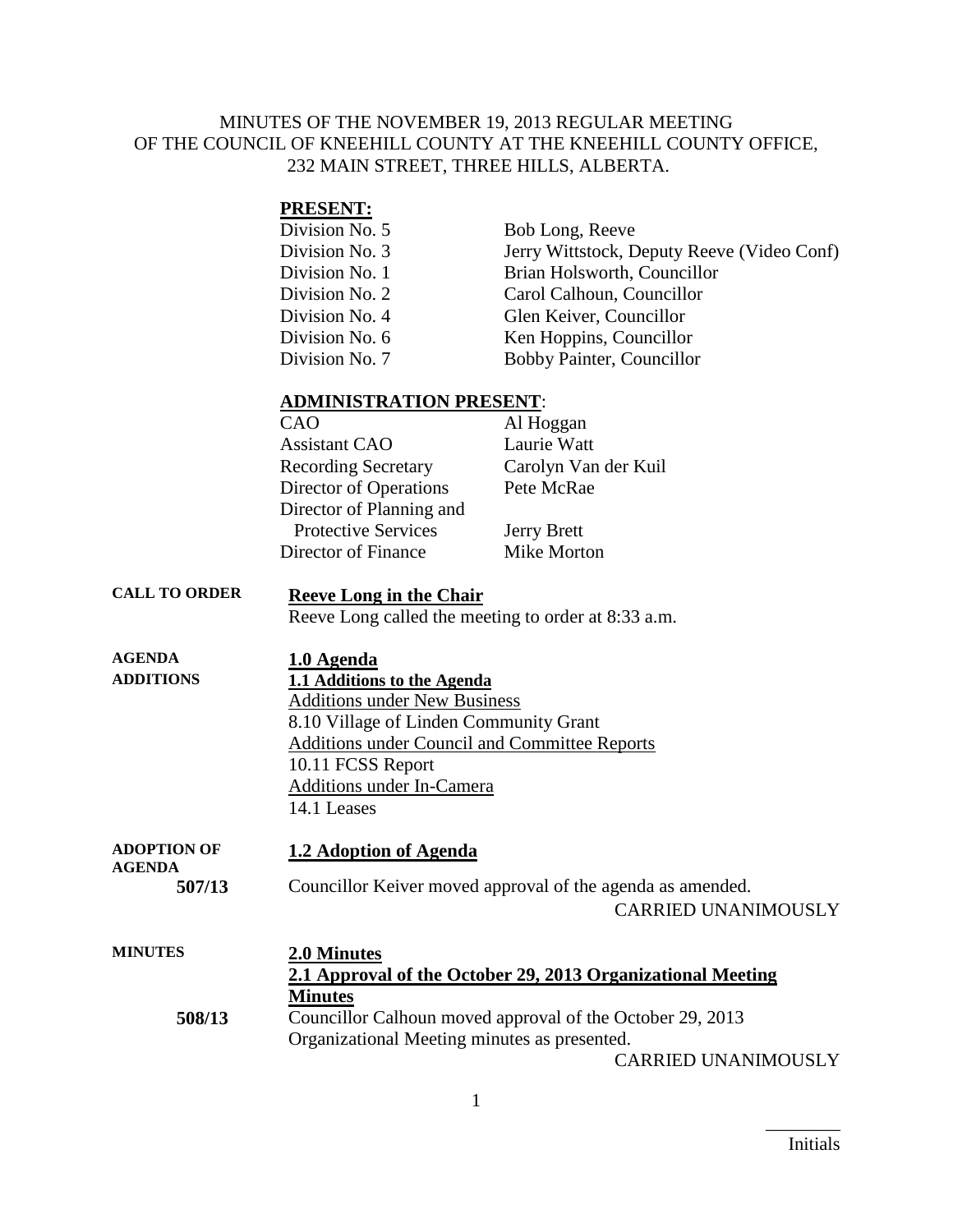|                                                   | 2.2 Approval of the October 29, 2013 Regular Meeting Minutes                                                                                                                                                             |                            |
|---------------------------------------------------|--------------------------------------------------------------------------------------------------------------------------------------------------------------------------------------------------------------------------|----------------------------|
| 509/13                                            | Councillor Calhoun moved approval of the October 29, 2013 Council                                                                                                                                                        |                            |
|                                                   | Meeting minutes as amended.                                                                                                                                                                                              |                            |
|                                                   |                                                                                                                                                                                                                          | <b>CARRIED UNANIMOUSLY</b> |
| <b>OPERATIONS</b><br><b>REPORT</b>                | <b>4.0 Operations</b><br><b>4.1 Operations Report</b><br>Debi Moon, reporter for the Capital, entered the meeting at 8:49 a.m.                                                                                           |                            |
|                                                   |                                                                                                                                                                                                                          |                            |
| 510/13                                            | Councillor Hoppins moved that Council direct Administration to draft a<br>letter to the Minister of Transportation, regarding the condition of our<br>Provincial highways.                                               |                            |
|                                                   |                                                                                                                                                                                                                          | <b>CARRIED UNANIMOUSLY</b> |
| 511/13                                            | Councillor Calhoun moved that Council receive the Operations Report as<br>presented.                                                                                                                                     |                            |
|                                                   |                                                                                                                                                                                                                          | <b>CARRIED UNANIMOUSLY</b> |
| <b>FINANCE</b><br><b>FINANCE REPORT</b><br>512/13 | 5.0 Finance<br><b>5.1 Financial Report</b><br>Councillor Holsworth moved that Council receive the September 2013<br>Financial Report as presented.                                                                       | <b>CARRIED UNANIMOUSLY</b> |
| <b>SEPTEMBER BANK</b>                             | <b>5.2 September Bank Reconciliation</b>                                                                                                                                                                                 |                            |
| <b>RECONCILIATION</b><br>513/13                   | Councillor Hoppins moved that Council receive the September 30, 2013<br>Bank Reconciliation Report as presented.                                                                                                         |                            |
|                                                   |                                                                                                                                                                                                                          | <b>CARRIED UNANIMOUSLY</b> |
| <b>OCTOBER BANK</b><br><b>RECONCILIATION</b>      | <b>5.3 October Bank Reconciliation</b>                                                                                                                                                                                   |                            |
| 514/13                                            | Councillor Calhoun moved that Council receive the October 31, 2013<br>Bank Reconciliation Report as presented.                                                                                                           |                            |
|                                                   |                                                                                                                                                                                                                          | <b>CARRIED UNANIMOUSLY</b> |
| <b>DAIMOND UPDATE</b><br>515/13                   | <b>5.4 Diamond Conversion Update</b><br>Councillor Holsworth moved that Council hereby approves the revised<br>project expenditures for the Diamond Project of \$229,000 with funds to<br>come from contingency reserve. |                            |
|                                                   |                                                                                                                                                                                                                          | <b>CARRIED UNANIMOUSLY</b> |
|                                                   | The meeting recessed from 9:32 a.m. to 9:42 a.m.                                                                                                                                                                         |                            |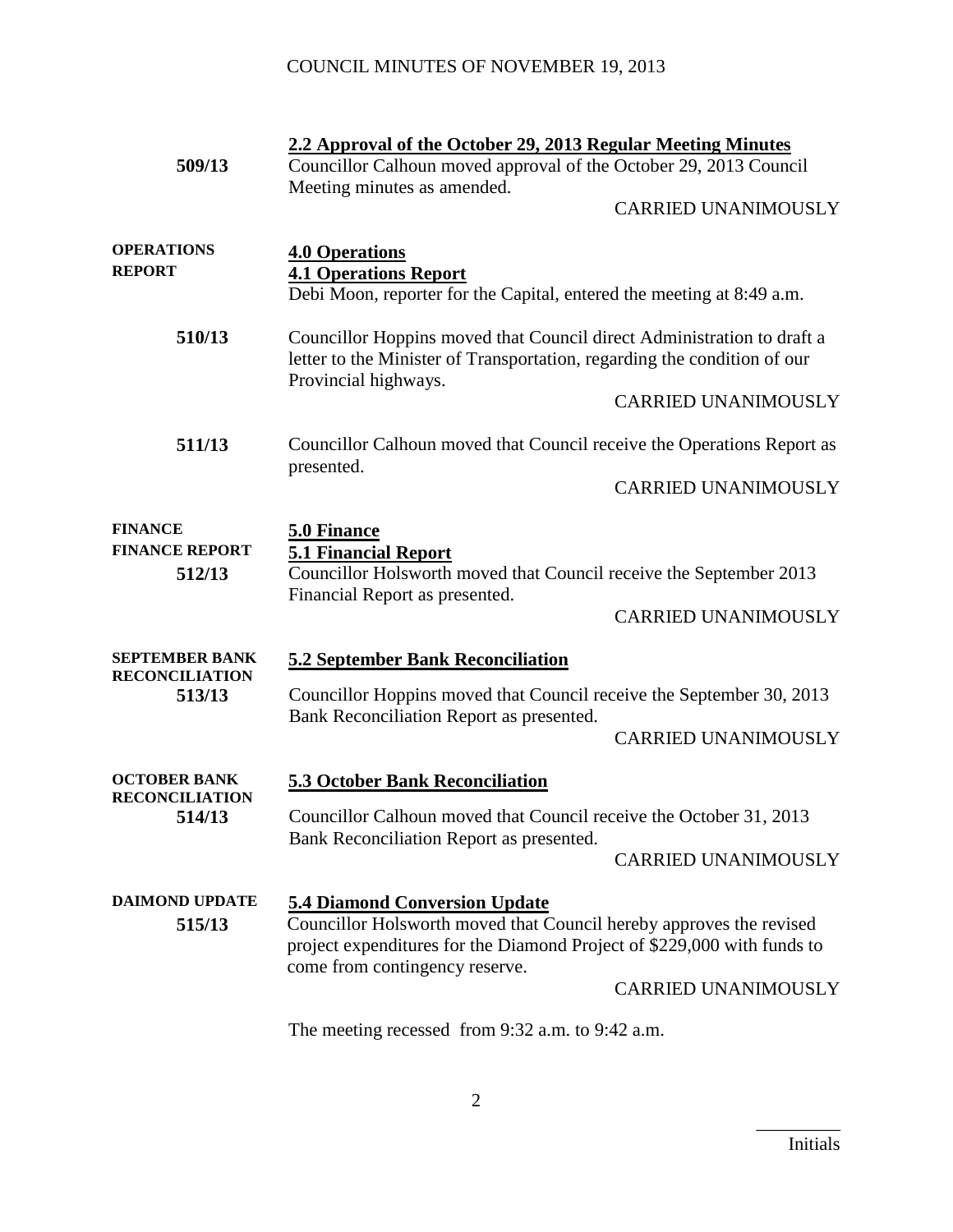| <b>PLAN &amp; PROTECT</b>                                    | <b>6.0 Planning and Protective Services</b>                                                                                                                                                                                                                                                                                                                                                                           |
|--------------------------------------------------------------|-----------------------------------------------------------------------------------------------------------------------------------------------------------------------------------------------------------------------------------------------------------------------------------------------------------------------------------------------------------------------------------------------------------------------|
| <b>SUBDIVISION EXT</b><br>516/13                             | <b>6.1 Subdivision Extension</b><br>Councillor Calhoun moved that Council hereby approves the extension of<br>the registration timeframe for subdivision approval KNE120107 until<br>December 26, 2013.                                                                                                                                                                                                               |
|                                                              | <b>CARRIED UNANIMOUSLY</b>                                                                                                                                                                                                                                                                                                                                                                                            |
| <b>NEW BUSINESS</b><br><b>HR POLICY</b>                      | <b>8.0 New Business</b><br><b>8.1 Human Resource Policy Amendments</b>                                                                                                                                                                                                                                                                                                                                                |
| 517/13                                                       | Councillor Holsworth moved that Council approve the amendment to<br>Item 14 of the Human Resource Policy as amended.<br><b>CARRIED UNANIMOUSLY</b>                                                                                                                                                                                                                                                                    |
| <b>COMM MEMBER</b><br><b>AMENDMENTS</b>                      | 8.2 Committee Membership Amendments                                                                                                                                                                                                                                                                                                                                                                                   |
| 518/13                                                       | Councillor Calhoun moved that the following Committees be changed to<br>the following:<br>That Councillor Wittstock becomes a Council Member<br>$\bullet$<br>Representative on the Agricultural Service Board and Councillor<br>Hoppins becomes the Alternate.<br>That Councillor Hoppins becomes a Council Member<br>$\bullet$<br>Representative on the Municipal Planning Commission.<br><b>CARRIED UNANIMOUSLY</b> |
| <b>REC &amp; LEISURE</b><br><b>CAPITAL FUNDING</b><br>519/13 | 8.3 Recreational and Leisure Capital Funding Grant<br>Councillor Hoppins moved that Council approve funding from the<br>Recreational and Leisure Capital Funding Grant to the following<br>Committees:                                                                                                                                                                                                                |
|                                                              | Carbon Outdoor Recreation Facility/Skate Park Committee-\$30,000<br>Torrington Community Centre-\$22,400<br>Three Hills Elks-\$20,875<br>Town of Three Hills - \$25,900                                                                                                                                                                                                                                               |
|                                                              | Councillor Hoppins moved to amend his original motion 519/13 to<br>accept all four applications but withhold the funds to the Carbon Outdoor<br>Recreation Facility/Skate Park Committee and the Three Hills Elks until<br>they can provide Kneehill County with a sustainable operation plan and<br>provide us details where the other funds will be coming from.<br><b>CARRIED UNANIMOUSLY</b>                      |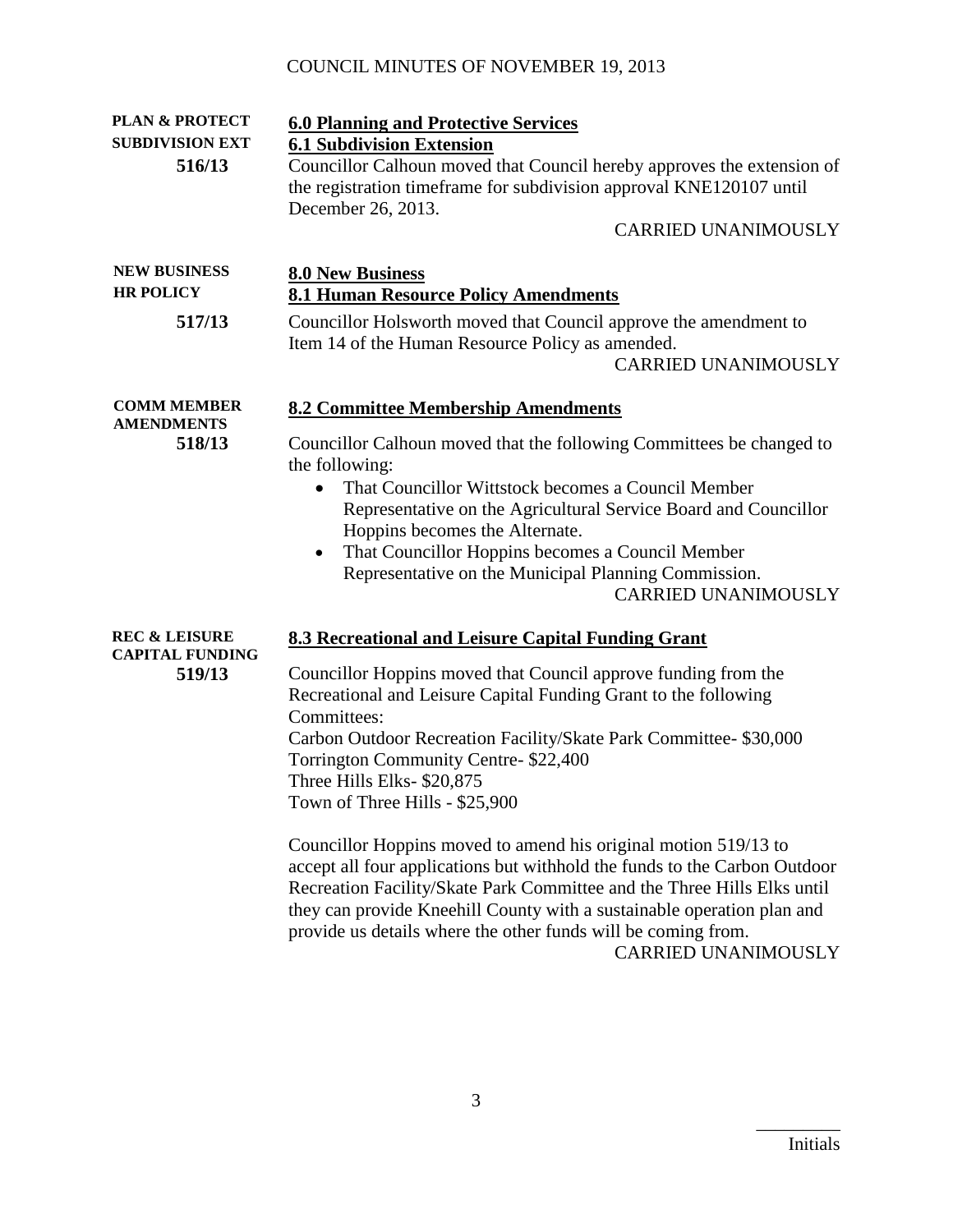| <b>MEMBER AT LARGE</b> | <b>8.4 Member at Large Appointments to Boards</b>                       |
|------------------------|-------------------------------------------------------------------------|
| 520/13                 | Councillor Calhoun moved that Council re-appoint Rick Vickery and       |
|                        | Doug Herman as Members at Large, for a further one-year term on the     |
|                        | Municipal Planning Commission and to re-appoint the following           |
|                        | Members at Large to the Subdivision and Development Appeal Board:       |
|                        | Paul Devos                                                              |
|                        |                                                                         |
|                        | <b>Bill Zens</b>                                                        |
|                        | Vern Crawford                                                           |
|                        | <b>Charlie Christie</b>                                                 |
|                        | <b>Bert Jackson</b>                                                     |
|                        | Kent Knudsen                                                            |
|                        | <b>Angus Park</b>                                                       |
|                        | <b>Steve Cullum</b>                                                     |
|                        | Dallas Dau                                                              |
|                        | Dale Cameron                                                            |
|                        | Dale Moran                                                              |
|                        | Greg Cole                                                               |
|                        | <b>CARRIED UNANIMOUSLY</b>                                              |
|                        |                                                                         |
| <b>CAO REPORT</b>      | 8.5 CAO Report                                                          |
| 521/13                 |                                                                         |
|                        | Councillor Holsworth moved that the CAO Report for October 2013 be      |
|                        | received for information.                                               |
|                        | <b>CARRIED UNANIMOUSLY</b>                                              |
| <b>SR'S OUTREACH</b>   |                                                                         |
|                        | <b>8.6 Seniors Outreach Request for Letter of Support</b>               |
|                        | Councillor Hoppins excused himself from the meeting due to a possible   |
|                        | fiduciary interest.                                                     |
|                        |                                                                         |
|                        | Councillor Hoppins left the meeting 10:29 a.m.                          |
|                        |                                                                         |
| 522/13                 | Councillor Holsworth moved that Council provides support to the         |
|                        | Seniors Outreach Program in applying for the "New Horizons for Seniors" |
|                        | Program" grant and direct administration to create a letter of support. |
|                        | <b>CARRIED UNANIMOUSLY</b>                                              |
|                        |                                                                         |
|                        | Councillor Hoppins re-entered the meeting at 10:31 a.m.                 |
|                        |                                                                         |
|                        | The meeting recessed from $10:31$ a.m. to $10:42$ a.m.                  |
|                        |                                                                         |
| <b>ASB POLICIES</b>    | <b>8.7 ASB Policy Amendments</b>                                        |
| 523/13                 | Councillor Keiver moved that Council approve amendments to ASB          |
|                        | Policies $1-1$ , $1-1-1$ and $1-2$ as presented.                        |
|                        |                                                                         |
|                        | CARRIED UNANIMOUSLY                                                     |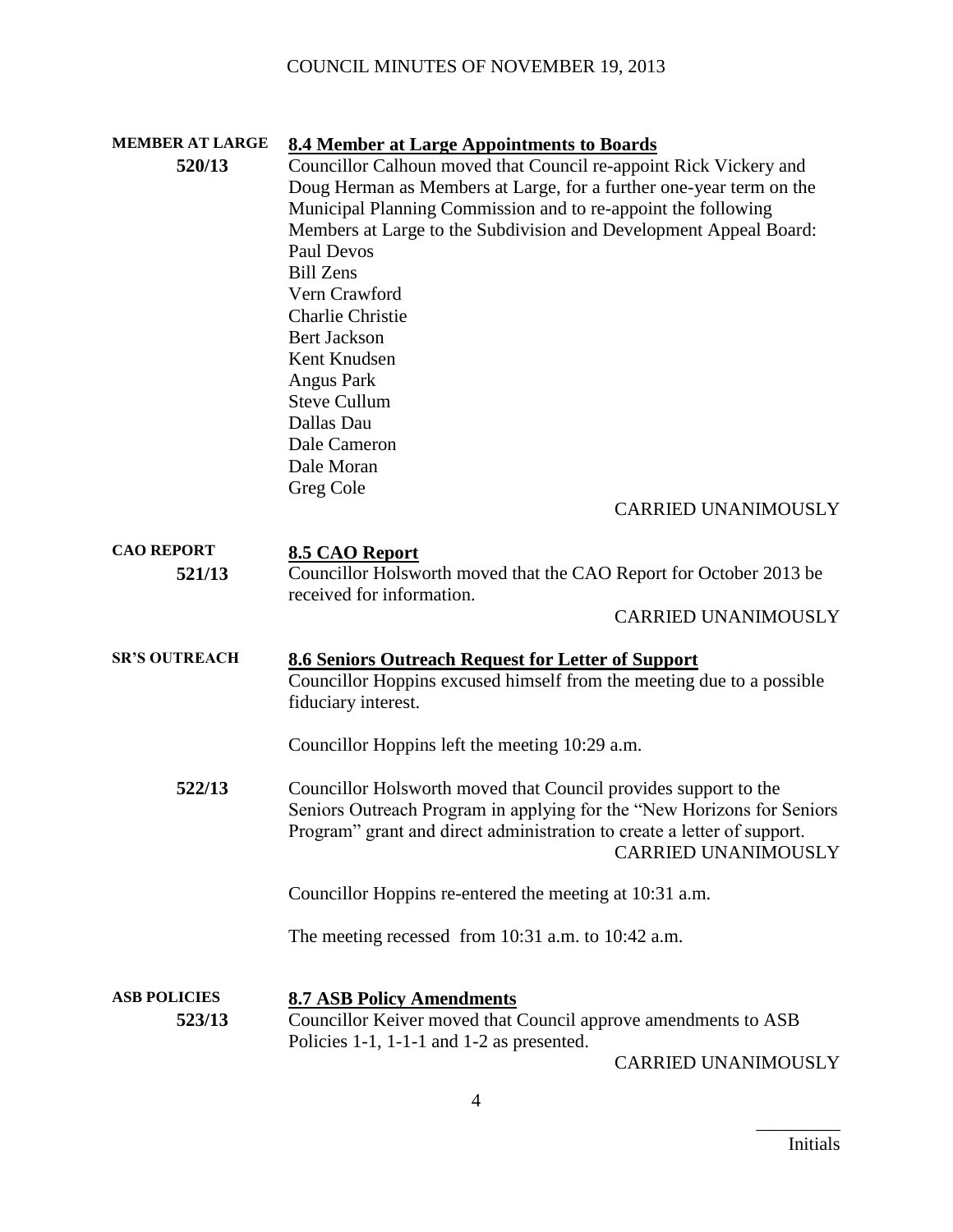Councillor Wittstock and Debi Moon left the meeting at 11:11 a.m.

| C.0.W.                                      | 8.8 Committee of Whole                                                                                                                                                                                                                            |
|---------------------------------------------|---------------------------------------------------------------------------------------------------------------------------------------------------------------------------------------------------------------------------------------------------|
| 524/13                                      | Councillor Holsworth moved that Council select November 19 <sup>th</sup> , 2013 at<br>1:00 p.m. for a Committee of the Whole meeting.<br><b>CARRIED UNANIMOUSLY</b>                                                                               |
|                                             |                                                                                                                                                                                                                                                   |
| <b>STRAT PLANNING</b>                       | <b>8.9 Strategic Planning Date</b><br>Councillor Wittstock re-entered meeting at 11:20 a.m.                                                                                                                                                       |
| 525/13                                      | Councillor Painter moved that Council select April 15 <sup>th</sup> and 16 <sup>th</sup> , 2014 as<br>the dates for the 2014 Strategic Planning Meeting.<br><b>CARRIED UNANIMOUSLY</b>                                                            |
| <b>LINDEN COMM</b><br><b>GRANT</b>          | <b>8.10 Village of Linden Community Grant</b>                                                                                                                                                                                                     |
| 526/13                                      | Councillor Holsworth moved that Council request the Village of Linden<br>to return the \$4,895.00 (four thousand eight hundred and ninety five<br>dollars) in Community Grant money to Kneehill County.<br><b>CARRIED</b>                         |
| <b>COUNCIL REPORTS</b><br><b>COM ACTION</b> | <b>10.0 Council and Committee Reports</b><br><b>10.1 Community Action Committee</b> - Written report was submitted<br>from Councillor Calhoun on the meeting she attended in Delburne on<br>September 19, 2013.                                   |
| DR R&R BBQ                                  | <b>10.2 Doctor Recruitment and Retention BBQ-</b> Written report was<br>submitted from Councillor Calhoun on the barbeque that was held at<br>Keivers Lake on September 21, 2013.                                                                 |
| <b>KNEEHILL</b><br><b>HOUSING</b>           | <b>10.3 Kneehill Housing-Written report was submitted from Councillor</b><br>Calhoun on the meeting she attended on September 25, 2013 and a report<br>was submitted from Councillor Holsworth on the meeting he attended on<br>November 6, 2013. |
| <b>FCSS</b>                                 | <b>10.4 Kneehill Regional FCSS</b> - Written report was submitted from<br>Councillor Calhoun on the meeting she attended on September 24, 2013.                                                                                                   |
| <b>DRUM WASTE</b>                           | <b>10.5 Drumheller Solid Waste-</b> Written report was submitted from<br>Councillor Calhoun on the meeting she attended on October 17, 2013.                                                                                                      |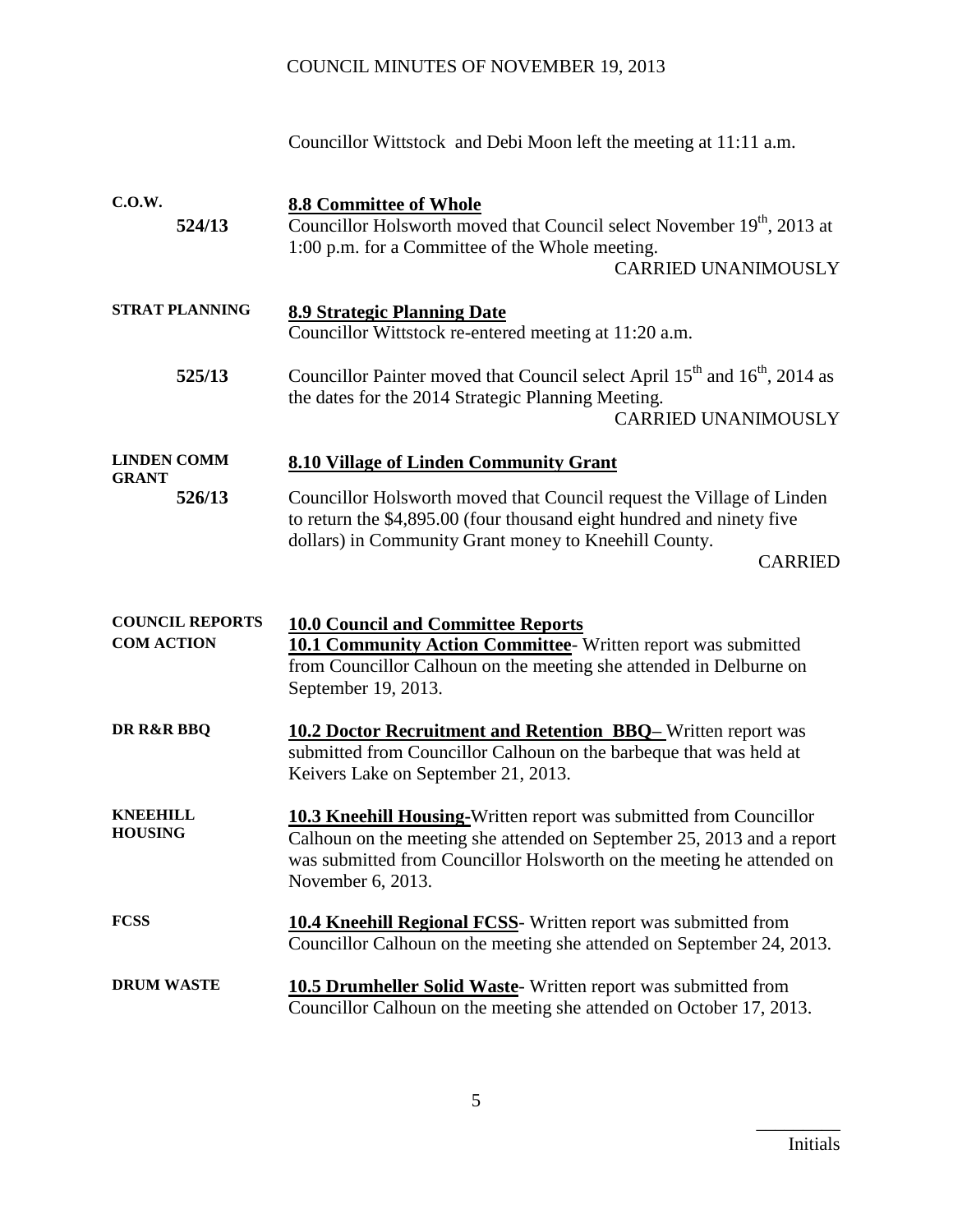| <b>T-HILL AIRPORT</b>                | <b>10.6 Three Hills Airport Operating Committee-</b> Written report was<br>submitted from Councillor Keiver on the meeting he attended on<br>September 26, 2013.                                                             |
|--------------------------------------|------------------------------------------------------------------------------------------------------------------------------------------------------------------------------------------------------------------------------|
| <b>BOOMTOWN TRAIL</b>                | <b>10.7 Boomtown Trail-</b> Written report was submitted from Councillor<br>Keiver on the meeting he attended on September 30, 2013.                                                                                         |
| <b>REMEMBRANCE</b><br><b>DAY</b>     | <b>10.8 Remembrance Day Ceremony</b> - Written report was submitted from<br>Councillor Painter on the Remembrance Day Ceremony he attended in<br>Huxley, AB.                                                                 |
| <b>SEED CLEANING</b><br><b>PLANT</b> | <b>10.9 Seed Cleaning Plant</b> -Written report was submitted from<br>Councillor Painter on the Annual General Meeting he attended for the<br>Three Hills Seed Cleaning Plant.                                               |
| <b>ASB CONFERENCE</b>                | 10.10 Agricultural Service Board Central Regional Conference-<br>Written report was submitted from Councillor Holsworth.                                                                                                     |
| <b>KNEEHILL FCSS</b>                 | <b>10.11 Kneehill Regional FCSS-</b> Verbal report was provided by Reeve<br>Long. Chairman of the Board is Flo Robinson, Village of Linden. FCSS<br>will be moving to Provincial building on Thursday November 21, 2013.     |
| 527/13                               | Councillor Wittstock moved that Council receive the Council and<br>Committee reports as presented.<br><b>CARRIED UNANIMOUSLY</b>                                                                                             |
| <b>CORRESPONDENCE</b><br>528/13      | 11.0 Correspondence Report<br>Councillor Holsworth moved that Council receive the Correspondence<br>Report as presented.<br><b>CARRIED UNANIMOUSLY</b>                                                                       |
| 529/13                               | Reeve Long moved that Council accept Councillor Calhoun to attend the<br>November 27, 2013 CAEP Annual General Meeting.<br><b>CARRIED UNANIMOUSLY</b>                                                                        |
| <b>COUNCIL ACT LIST</b><br>530/13    | <b>12.0 Council Follow-up Action List</b><br>Councillor Painter moved that Council receive the November 19 <sup>th</sup> , 2013<br>Council Follow-Up Action List as presented for information.<br><b>CARRIED UNANIMOUSLY</b> |

Councillor Wittstock left the meeting at 11:48 a.m.